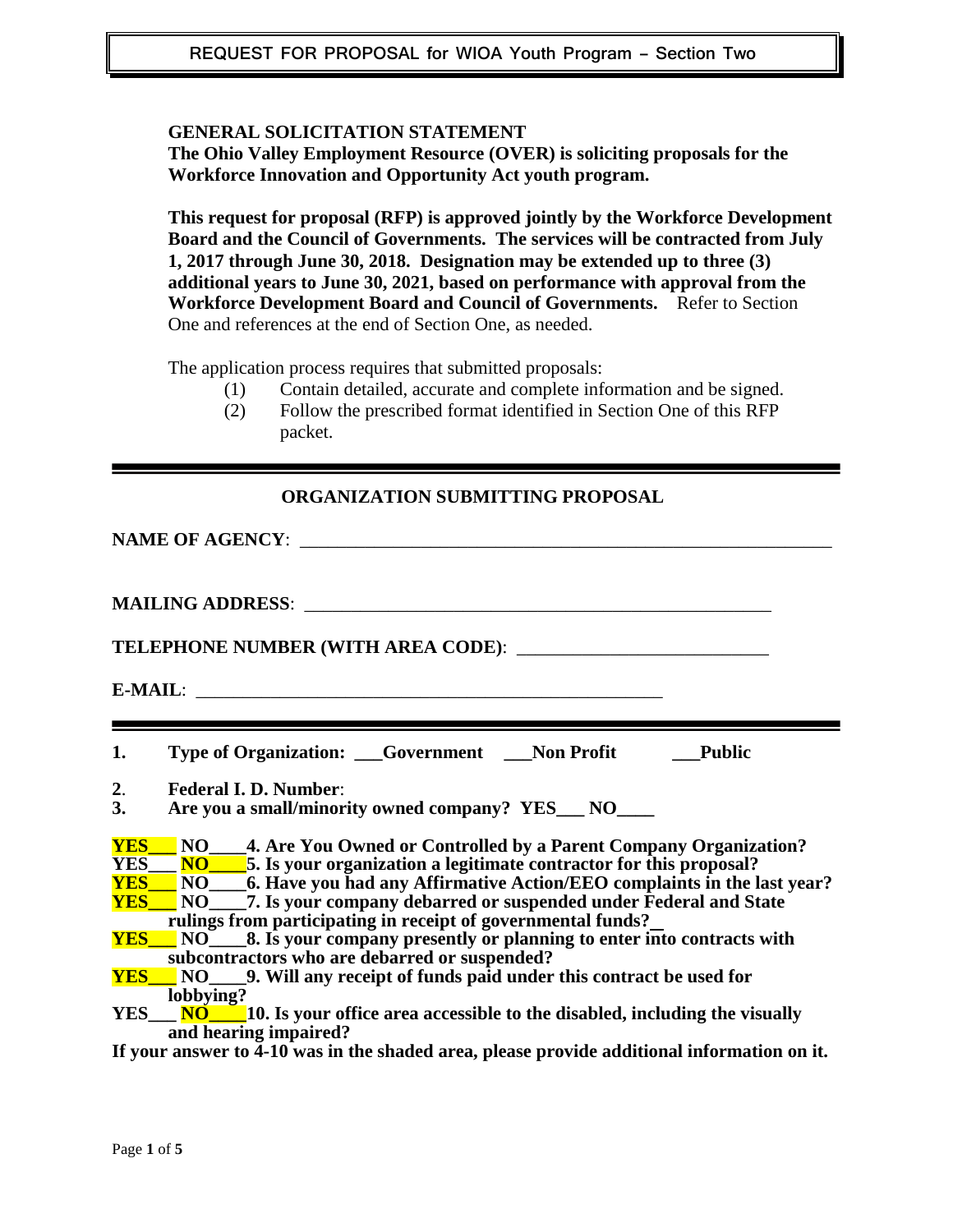**Submit with this RFP a copy of your agency's last audit and your agency's proof of insurance (liability, bonding and property-for all possible areas this RFP could operate).**

**Please give the name(s) and titles of persons who have authority regarding this RFP, if authority is limited, explain** 

NAME: TITLE:\_\_\_\_\_\_\_\_\_\_\_\_\_\_\_\_\_\_\_

## **The answers provided pertain ONLY to only one county. You may propose via SEPARATE documents if proposing multiple counties.**

If chosen, responder will provide WIOA Youth Program:

Assume funding levels and performance standards found in Section One.

- **Pre-enrollment activities** include recruitment, intake, initial assessment including an initial determination of barriers and appropriateness for the program, referrals, and the determination of WIOA youth eligibility. None of these activities require enrollment in the local youth program. Pre-enrollment activities are considered to be those activities leading up to the decision to register a participant for services in the local WIOA youth program.
- **Design Framework Services** include the objective assessment, individual service strategy (ISS), general case management, and follow-up services that lead toward successful outcomes for WIOA youth participants.

## **In addition, the responder MAY provide any or all of the14 Youth Program Elements:**

|                | <b>Program Elements</b>                                                                                                                                                                               |
|----------------|-------------------------------------------------------------------------------------------------------------------------------------------------------------------------------------------------------|
| 1 <sub>1</sub> | Tutoring, study skills training, instruction, and evidence -based dropout prevention and<br>recovery strategies that lead to completion of a secondary school diploma or its recognized<br>equivalent |
| 2.             | Alternative secondary school services, or dropout recovery services, as appropriate                                                                                                                   |
| 3.             | <b>Paid and unpaid work experiences</b> that have as a component academic and occupational<br>ed.: summer employ/pre-apprenticeship/on-the-job training                                               |
| 4.             | <b>Occupational skill training, priority consideration for training leading to recognized</b><br>postsecondary credentials aligned with in-demand industry                                            |
| 5.             | Education offered concurrently with workforce preparation activities and training for a<br>specific occupation or occupational cluster                                                                |
| 6.             | <b>Leadership development</b> opportunities: community service; peer-centered activities<br>encouraging responsibility; positive social and civic                                                     |
| 7.             | <b>Supportive services</b>                                                                                                                                                                            |
| 8.             | <b>Adult mentoring</b> for the period of participation and a subsequent period, total of at least 12<br>months                                                                                        |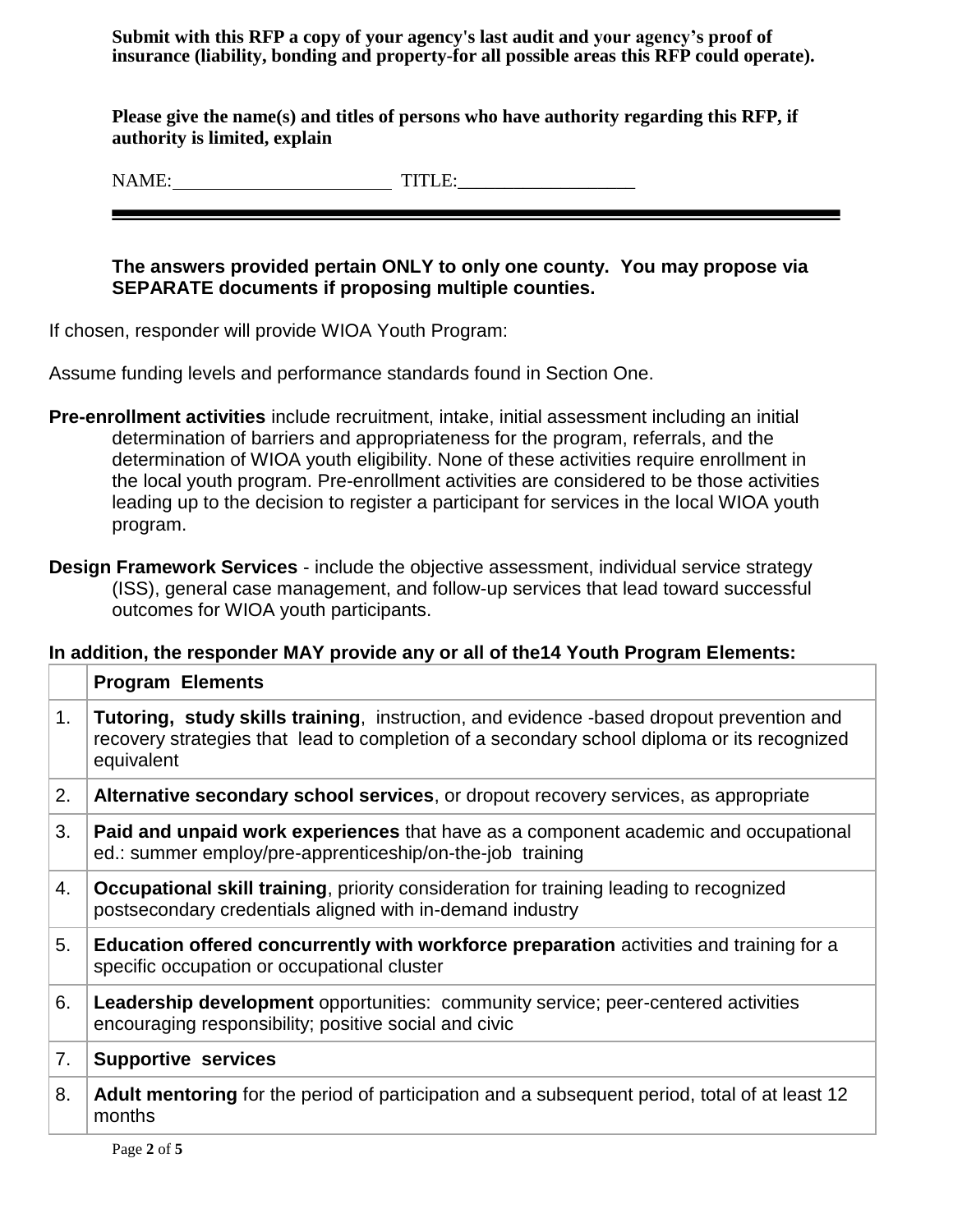| 9.   | <b>Follow- up</b> services for not less than 12 months after the completion of participation, as<br>appropriate                                                                                    |
|------|----------------------------------------------------------------------------------------------------------------------------------------------------------------------------------------------------|
| 10.1 | <b>Comprehensive guidance and counseling, (may include substance abuse counseling and</b><br>referral                                                                                              |
|      | 11. Financial literacy education                                                                                                                                                                   |
|      | 12. Entrepreneurial skills training                                                                                                                                                                |
| 13.1 | Services that provide labor market and employment information about in- demand<br>industry sectors or occupations available in the local area, i.e. career awareness, counseling,<br>& exploration |
| 14.1 | Activities that help youth prepare for and <b>transition to postsecondary education and</b><br>training                                                                                            |

## **Youth Funding Restrcitions**.

20% of funding must be spent on work experience. 75% of funding must be spent on out of school youth, in any categories.

# WHAT COUNTY IS THIS RESPONSE FOR?

**Which of the 14 elements do you plan to provide? (Circle or highlight in above chart)**

\_\_\_\_\_\_\_\_\_\_\_\_\_\_\_\_\_\_\_\_\_\_\_\_\_\_\_\_\_\_\_\_\_\_\_\_\_\_\_\_\_\_\_\_\_\_\_\_\_\_\_\_\_\_\_\_\_\_\_\_\_\_\_\_\_\_\_\_

**Please Respond to the Following Questions.** Extend the space directly under the question to accommodate your full answer.

1. **Past service experience: summarize past service experience, especially youth, and indicate how past experience correspond to the youth elements and/or design. If no prior WIA/WIOA experience, provide similar program and complete description.**

**Brief Narrative on past experience as it relates to youth, including: Partnering organizations (such as one-stop partners) Service to hard to serve populations Overcoming basic skills deficiency If describing a non-WIOA program, please provide full detail.**

**2. Proposed Program Design: Describe your proposed program design. Include, at a minimum, a description of the following: a. The target populations you intend to serve and why. b. The approaches and methods used to recruit eligible youth for the program and engage disconnected youth. c. The use of an educational development plan and an individual service strategy outlining education, training and service needs for each participant. d. How your program will increase employment and post-secondary opportunities for the targeted population. e. How does this coordinate with the county CCMEP plan? f. How the voices of youth participants will be incorporated into the program design**.

**3. Partnerships/Collaborations: Describe the partnerships you will/already have established that will allow you to incorporate all fourteen WIOA elements into your program. Explain how you will provide program coordination, detail communication, data management, and service coordination with those partnering agencies.**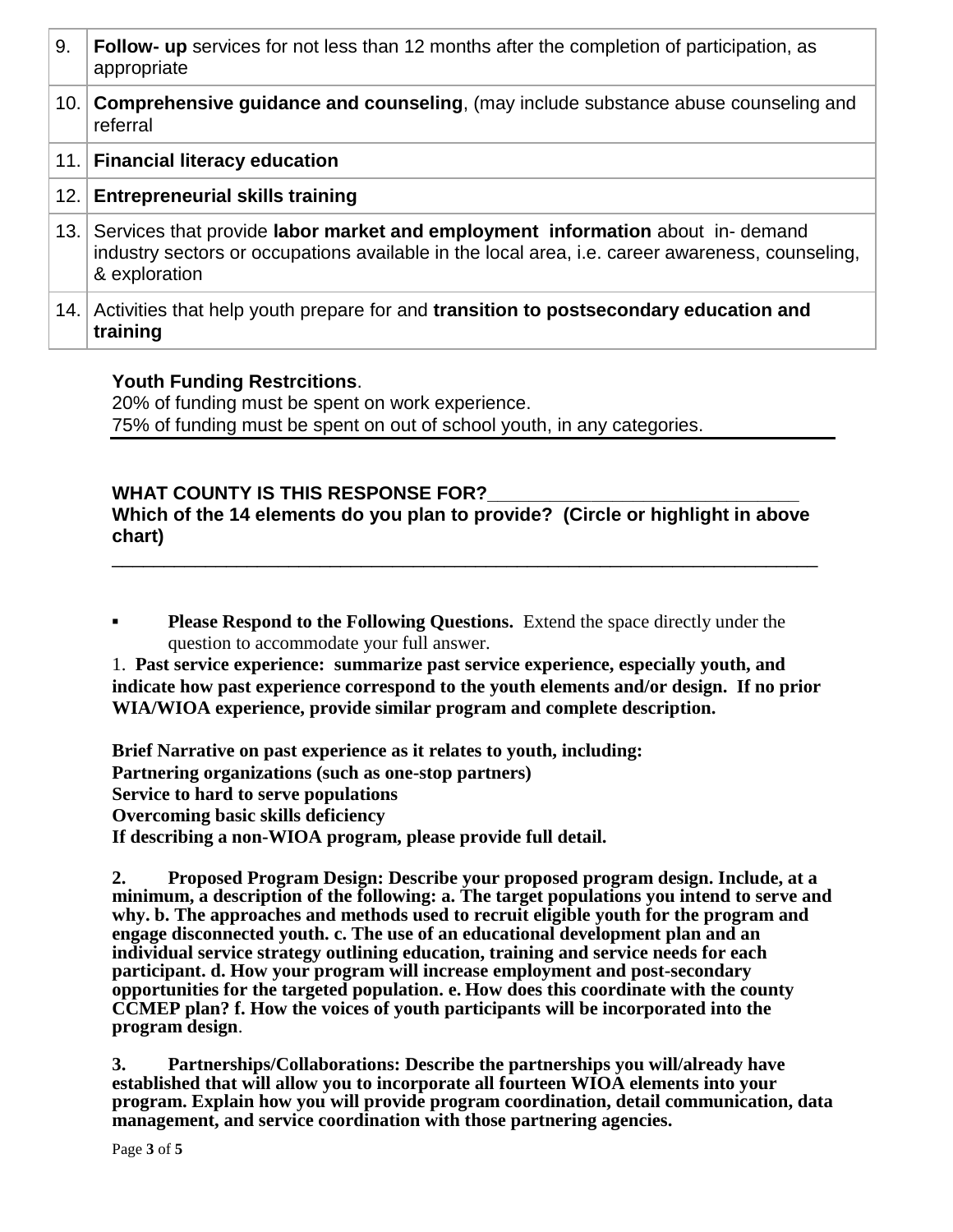**4. Case Management: Describe your program's case management strategy for providing consistent support, follow-through for service plans, referrals, and tracking for each participant.**

**5. Customer recruitment, satisfaction and follow-up. A. Explain your strategy to recruit and engage youth. B. Do you measure customer service/how/what response have you received/is the program modified based on response? C. What % of youth are you able to successfully follow-up with for an entire year? If you do not have past WIA/WIOA experience, indicate clearly and provide proposed strategy.**

**6. Supportive Services • Describe barriers to successful reconnection and completion of education and/or employment that the target population faces. • Describe what supportive services (WIOA and non-WIOA) you will use to address these barriers. Explain your agency's level of understanding/ability to identify substance abuse.** 

#### **\_\_\_\_\_\_\_\_\_\_\_\_\_\_\_\_\_\_\_\_\_\_\_\_\_\_\_\_\_\_\_\_\_\_\_\_\_\_\_\_\_\_\_\_\_\_\_\_\_\_\_\_\_\_\_\_\_\_\_\_\_\_\_\_\_\_\_\_\_\_\_\_\_\_\_\_\_ PROPOSER SIGNATURE**

**I hereby attest that all information submitted with this proposal/bid is accurate, complete and based on current data at the time of submission. I understand the WIOA youth program will operate through the Workforce Development Board. Any sub awards must be approved by the WDB. I further acknowledge that the WIOA youth funding is part of the larger CCMEP program and will follow both policies, if they are in conflict, WIOA will be followed.**

**I am aware that the Workforce Innovation and Opportunity Act strictly prohibits fraud and other abuses, and provides criminal penalties for violators.** 

| <b>SIGNATURE:</b> |  |
|-------------------|--|
| NAME:             |  |
| TITLE:            |  |
| DATE:             |  |

#### **PRELIMINARY REQUIREMENTS:**

**Rater's Section: -----------The following questions must be answered prior to starting the formal rating. If any of the questions are answered "No," this proposal CANNOT be rated and the process stops at this point.**

| A. | Did Proposer Attend the Proposers Conference? | YES NO |
|----|-----------------------------------------------|--------|
|    | Did Proposer Submit the Proposal on Time?     | YES NO |

|                             | THE TOTAL POINTS AVAILABLE ARE EQUAL TO THE SUM OF THE MAXIMUM TOTAL |            |
|-----------------------------|----------------------------------------------------------------------|------------|
| POINTS FOREACH RATING AREA. | <b>MAXIMUM TOTAL AVAILABLE POINTS</b>                                | <b>100</b> |